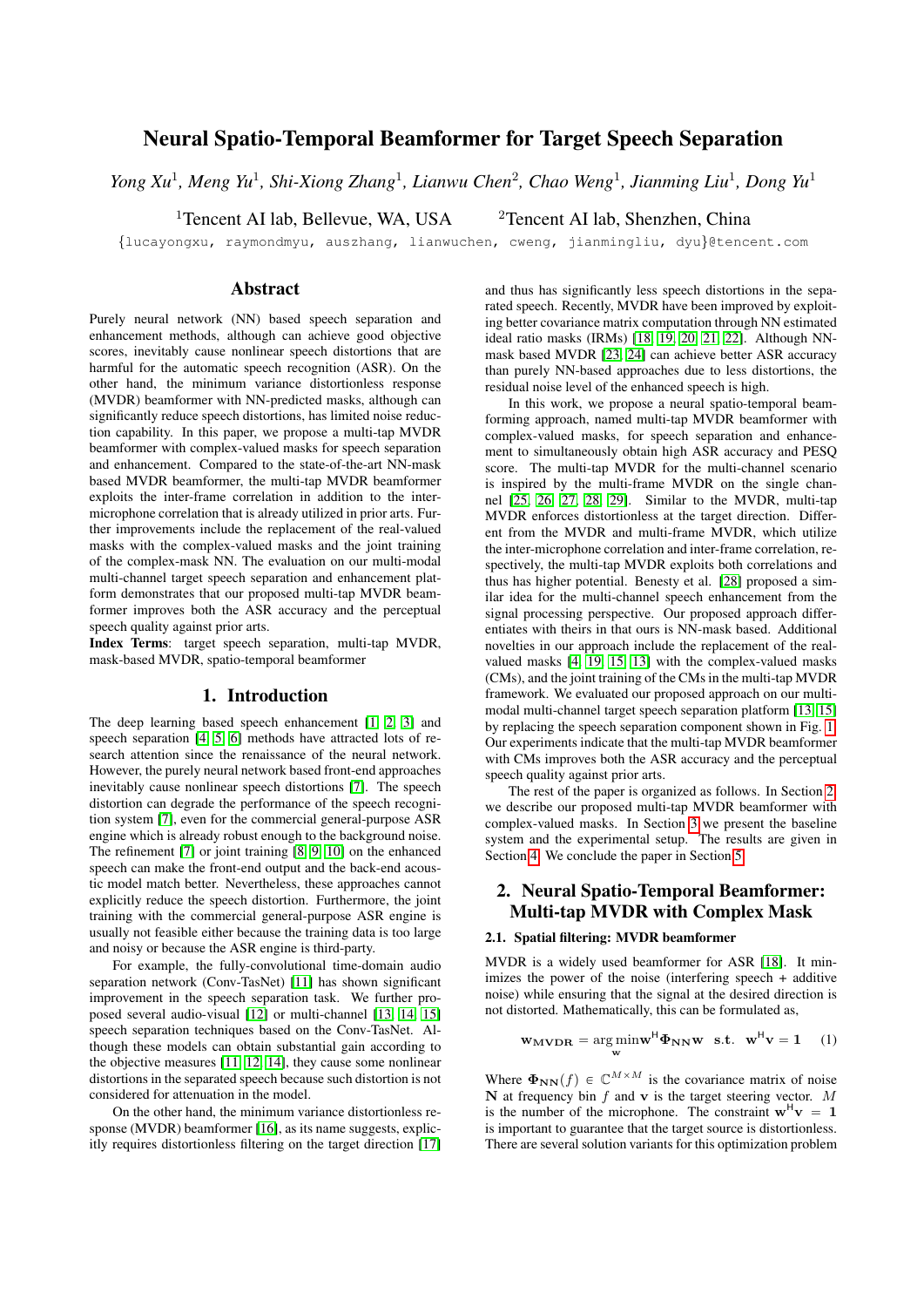<span id="page-1-0"></span>

**Back-propagation though all of the modules** 

Figure 1: *Joint training of the multi-tap MVDR with complex-valued masks. The complex masking and multi-tap MVDR, highlighted* in the dashed rectangle, which are the focus of this paper.  $\alpha = \mathbf{\hat{s}}^T\mathbf{s/s}^T\mathbf{s}$  is a scaling factor in the time-domain Si-SNR loss.

[\[16,](#page-4-15) [30\]](#page-4-29). The solution based on the reference channel selection [\[31,](#page-4-30) [30,](#page-4-29) [16\]](#page-4-15) is

<span id="page-1-1"></span>
$$
\mathbf{w}_{\mathbf{M}}\mathbf{v}_{\mathbf{D}}(\mathbf{f}) = \frac{\mathbf{\Phi}_{\mathbf{N}}^{-1}(f)\mathbf{\Phi}_{\mathbf{S}\mathbf{S}}(\mathbf{f})}{\text{Trace}(\mathbf{\Phi}_{\mathbf{N}\mathbf{N}}^{-1}(f)\mathbf{\Phi}_{\mathbf{S}\mathbf{S}}(\mathbf{f}))}\mathbf{u} , \quad \mathbf{w}(f) \in \mathbb{C}^{M}
$$
\n(2)

where u is the one-hot vector representing a reference microphone channel and  $\Phi_{SS}$  represents the covariance matrix of the target speech. The key step for the beamforming is to estimate the two covariance matrices, namely  $\Phi_{NN}$  and  $\Phi_{SS}$ . For the traditional signal processing based techniques, the noise frames and speech frames are tracked to update  $\Phi_{NN}$  and  $\Phi_{SS}$ in a recursive way. Research indicates that better results can be achieved using the mask-based covariance matrix estimation method with neural networks [\[18\]](#page-4-17).

#### 2.2. Neural spatial filtering: Mask based MVDR

The idea behind the mask based approach for covariance matrix estimation is that we may more accurately estimate the target speech, and thus the covariance matrix, given a NN-based mask estimator (will discuss in Sec. [3.1\)](#page-2-2). The most commonly used mask for the mask-based beamforming [\[18\]](#page-4-17) is ideal ratio mask (IRM) [\[32\]](#page-4-31) or sigmoid mask. In this work, we extend to use ReLU-Mask and linear uncompressed complex-valued mask for the covariance matrix calculation. The ReLU-mask (a.k.a. STFT magnitude mask) [\[32\]](#page-4-31) is defined as,

<span id="page-1-4"></span>
$$
ReLU-Mask(t, f) = \frac{|S(t, f)|}{|Y(t, f)|}
$$
(3)

Where  $|S|$  and  $|Y|$  represents the target speech magnitude and noisy speech magnitude, respectively. The range of ReLU-Mask lies in  $[0,+\infty]$ . Note that no value clipping is needed in our implementation, which is different from the FFT-MASK in [\[32\]](#page-4-31) where the value was clipped into [0,10]. This is because our scale-invariant source-to-noise ratio (Si-SNR) [\[11\]](#page-4-10) loss function (shown in Fig. [1\)](#page-1-0) is optimized on the recovered time-domain waveform rather than on the mask itself.

Given the real-valued mask (RM) (as the output of a sigmoid or ReLU function) defined on the magnitude, the covariance matrix  $\Phi_{SS}$  of the beamformer can be computed as

$$
\Phi_{SS}(f) = \frac{\sum_{t=1}^{T} \text{RM}_{S}^{2}(t, f) \mathbf{Y}(t, f) \mathbf{Y}^{\mathsf{H}}(t, f)}{\sum_{t=1}^{T} \text{RM}_{S}^{2}(t, f)}
$$
(4)

Where  $T$  is the chunk size. We argue that better covariance matrix estimation can be achieved with the complex-valued mask (CM) for speech separation in this work and ASR [\[20,](#page-4-19) [33\]](#page-4-32). The  $CM(t, f)$  was first proposed in [\[34\]](#page-4-33) as,

<span id="page-1-2"></span>
$$
S = S_r + jS_i = (CM_r + jCM_i) * (Y_r + jY_i) = CM * Y
$$
 (5)

where  $r$  and  $i$  denote the real part and the imaginary part of the complex spectrum, respectively. The theoretical range of CM lies in  $[-\infty, +\infty]$ . In [\[34\]](#page-4-33), the CM was compressed into [-10,10] since their model was trained to estimate the CM itself. In our implementation, however, value compression is not necessary and can be harmful. We implicitly estimate the CM with a linear activation function and then multiply it with the complex spectrum of the mixture to obtain the estimated clean speech. The Si-SNR loss [\[11\]](#page-4-10) function is optimized on the reconstructed time-domain waveform rather than on CM itself. With CM,  $\Phi_{SS}$  can be rewritten as

$$
\Phi_{SS}(f) = \frac{\sum_{t=1}^{T} \hat{\mathbf{S}}(t, f) \hat{\mathbf{S}}^{H}(t, f)}{\sum_{t=1}^{T} \mathbf{C} \mathbf{M}_{\mathbf{S}}^{H}(t, f) \mathbf{C} \mathbf{M}_{\mathbf{S}}(t, f)} \qquad (6)
$$
\n
$$
= \frac{\sum_{t=1}^{T} (\mathbf{C} \mathbf{M}_{\mathbf{S}}(t, f) \mathbf{Y}(t, f)) (\mathbf{C} \mathbf{M}_{\mathbf{S}}(t, f) \mathbf{Y}(t, f))^{H}}{\sum_{t=1}^{T} \mathbf{C} \mathbf{M}_{\mathbf{S}}^{H}(t, f) \mathbf{C} \mathbf{M}_{\mathbf{S}}(t, f)} \qquad (7)
$$

where  $M_S$  and  $CM_S$  are shared across channels. The mask normalization in the denominator is the key to success since the weighted mask is to attend on the most related frames to calculate  $\Phi$ .  $\Phi_{NN}(f)$  can be computed in the similar way. According to the MVDR solution Eq. [\(2\)](#page-1-1), the beamformed speech of the target speaker can be estimated by,

<span id="page-1-3"></span>
$$
\hat{\mathbf{S}}(t,f) = \mathbf{w}^{\mathsf{H}}(f)\mathbf{Y}(t,f) \tag{8}
$$

#### 2.3. Neural spatio-temporal filtering: CM based Multi-tap MVDR

Although MVDR can improve the ASR performance, it keeps the speech distortion low at the cost of high residual noise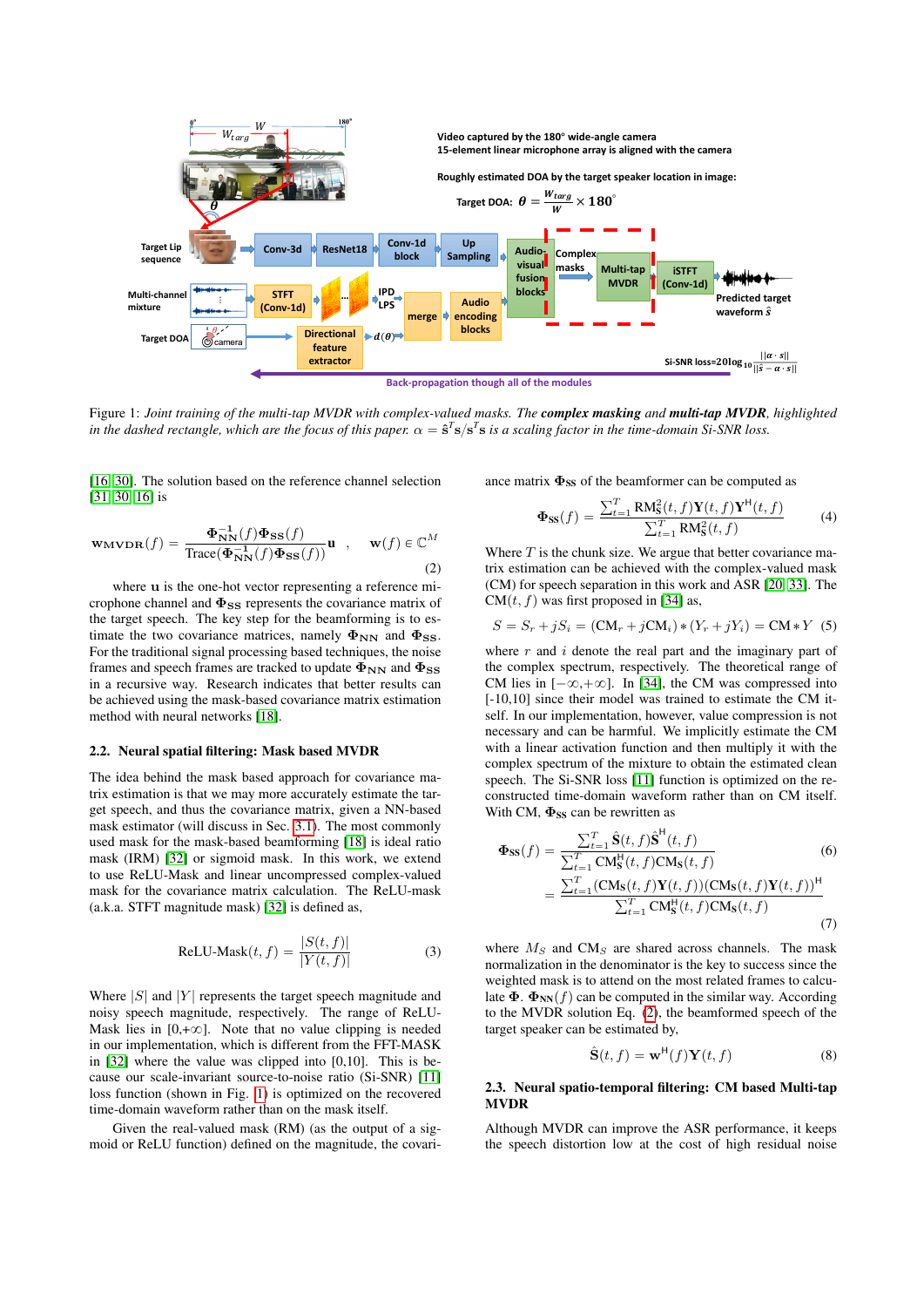[\[30\]](#page-4-29). Inspired by the single channel multi-frame MVDR [\[26,](#page-4-25) [27,](#page-4-26) [29\]](#page-4-28) which utilizes the inter-frame correlation, we propose a multi-tap MVDR for the multi-channel neural beamforming to achieve distortionless speech and low residual noise simultaneously. We define the L-tap representation of the mixture speech as  $\bar{\mathbf{Y}}(t, f) = [\mathbf{Y}^{\mathsf{T}}(t, f), \hat{\mathbf{Y}}^{\mathsf{T}}(\hat{t} - 1, f), ..., \mathbf{Y}^{\mathsf{T}}(t - L + 1, \hat{f})]^{\mathsf{T}} \in$  $\mathbb{C}^{M \times L}$ . The corresponding  $\overline{S}$ ,  $\overline{N}$ ,  $\overline{CM}$  can be defined in the same way. Then we can calculate the extended  $L$ -tap target speech covariance matrix  $\mathbf{\Phi}_{\bar{\mathbf{S}}\bar{\mathbf{S}}}(f) \in \mathbb{C}^{ML \times ML}$  as

$$
\Phi_{\overline{\mathbf{S}}\overline{\mathbf{S}}}(f) = \frac{\sum_{t=1}^{T} (\overline{\mathbf{C}}\overline{\mathbf{M}}_{\mathbf{S}}(t,f) \overline{\mathbf{Y}}(t,f)) (\overline{\mathbf{C}}\overline{\mathbf{M}}_{\mathbf{S}}(t,f) \overline{\mathbf{Y}}(t,f))^{\mathsf{H}}}{\sum_{t=1}^{T} \overline{\mathbf{C}}\overline{\mathbf{M}}_{\mathbf{S}}^{\mathsf{H}}(t,f) \overline{\mathbf{C}}\overline{\mathbf{M}}_{\mathbf{S}}(t,f)}
$$
\n(9)

Benesty et al. [\[28\]](#page-4-27) proposed the multi-channel speech enhancement filter. However, our approach is different from theirs in that we are using complex-valued masks estimated by neural networks to compute the covariance matrix. Similar to Eq. [\(2\)](#page-1-1), the multi-tap MVDR solution is

$$
\bar{\mathbf{w}}(f) = \frac{\Phi_{\bar{\mathbf{N}}\bar{\mathbf{N}}}^{-1}(f)\Phi_{\bar{\mathbf{S}}\bar{\mathbf{S}}}(f)}{\text{Trace}(\Phi_{\bar{\mathbf{N}}\bar{\mathbf{N}}}^{-1}(f)\Phi_{\bar{\mathbf{S}}\bar{\mathbf{S}}}(f))} \bar{\mathbf{u}} \quad , \quad \bar{\mathbf{w}}(f) \in \mathbb{C}^{M \times L}
$$
\n(10)

where  $\bar{u}$  is an expanded one-hot vector of  $u$  with padding zeros in the tail. Note that the multi-tap MVDR follows the optimization process of MVDR in Eq. [\(1\)](#page-0-1) for the multi-channel scenario. Hence, it is different from the multi-frame MVDR (MFMVDR) [\[26,](#page-4-25) [27\]](#page-4-26) defined on the single channel. The enhanced speech of the multi-tap MVDR can be obtained as,

<span id="page-2-3"></span>
$$
\hat{\mathbf{S}}(t,f) = \bar{\mathbf{w}}^{\mathsf{H}}(f)\bar{\mathbf{Y}}(t,f)
$$
\n(11)

The beamformed spectrum is converted to the time-domain waveform via iSTFT. Finally, the Si-SNR loss [\[11\]](#page-4-10) calculated on the waveform is back-propagated through all of the modules (including the multi-tap MVDR module and the networks) as shown in Fig. [1.](#page-1-0) Different from the weighted prediction error (WPE) [\[35\]](#page-4-34) for dereverberation, multi-tap MVDR utilizes the correlation of nearest frames (mainly the early reflection area) and aims only at recovering the reverberant clean speech. However, WPE keeps away from the early reflection area to avoid hurting the dry clean speech for the dereverberation [\[35\]](#page-4-34).

In summary, the solution Eq. [\(5\)](#page-1-2) is a complex-valued masking on the single channel. MVDR provides a solution Eq. [\(8\)](#page-1-3) of complex masking on multiple channels, and our proposed multi-tap MVDR (Eq. [\(11\)](#page-2-3)) conducts spatio-temporal filtering across frames and channels.

### <span id="page-2-0"></span>3. Experimental Setup and Baselines

We evaluate our proposed methods on our multi-modal multichannel target speech separation platform [\[13,](#page-4-12) [15\]](#page-4-14). The audiovisual structure is shown in Fig. [1](#page-1-0) and briefly overviewed below.

#### <span id="page-2-2"></span>3.1. Multi-modal multi-channel mask estimator baseline

As shown in Fig. [1,](#page-1-0) we use the direction of arrival (DOA) of the target speaker and the speaker-dependent lip sequence for informing the dilated convolutional neural networks (CNNs) to extract the target speech from the multi-talker mixture.

Video encoder: The captured video can provide two important speaker-dependent information, lip movement sequence and the DOA of the target speaker (denoted as  $\theta$  in Fig. [1\)](#page-1-0). The lip movement has been proven effective for the speech separation in [\[36,](#page-4-35) [37,](#page-4-36) [38,](#page-4-37) [12,](#page-4-11) [15\]](#page-4-14). In this work, we utilize the mouth region RGB pixels to represent the target speaker's lip feature. As

shown in Fig. [1,](#page-1-0) a 3-D residual network [\[37,](#page-4-36) [39,](#page-4-38) [40\]](#page-4-39) is adopted to extract the target speech related lip movement embeddings.

Audio encoder: The audio input includes the speakerindependent features (e.g., log-power spectra (LPS) and interaural phase difference (IPD) [\[13\]](#page-4-12)) and speaker-dependent feature (e.g., directional feature  $d(\theta)$  [\[41,](#page-4-40) [15\]](#page-4-14)). As shown in Fig. [1,](#page-1-0) the 15-element non-uniform linear microphone array [\[13\]](#page-4-12) is co-located with the 180° wide-angle camera. The location of the target speaker's face in the whole camera view can provide a rough DOA estimation of the target speaker. Chen et al [\[41\]](#page-4-40) proposed a location guided directional feature (DF)  $d(\theta)$  to extract the target speech from the specific DOA. DF aims at calculating the cosine similarity between the target steering vector  $v(\theta)$  and IPDs [\[41\]](#page-4-40). The LPS, IPDs and DF are merged and fed into a bunch of dilated 1D-CNNs. The details can be found in our previous work [\[13,](#page-4-12) [15\]](#page-4-14).

Then the concatenated lip embeddings and audio embeddings [\[13\]](#page-4-12) are used to predict the sigmoid mask (i.e., IRM) or the ReLU-mask (Eq. [\(3\)](#page-1-4)) used in our previous work [\[13\]](#page-4-12), or the complex-valued mask (as Eq. [\(5\)](#page-1-2)) proposed in this study.

#### 3.2. Dataset and experimental setup

The mandarin audio-visual corpus [\[13\]](#page-4-12) used for experiments is collected from Youtube. We use SNR estimation tool and face detection tool to filter out low SNR  $(\leq 17d)$  and multiface videos [\[13\]](#page-4-12), resulting in 205500 clean video segments with single face (about 200 hours) over 1500 speakers. The sampling rate for audio and video are 16 kHz and 25 fps respectively. 512-point of STFT is used to extract audio features along 32ms Hann window with 50% overlap. A mouth region  $(size=112x112x3)$  detection program [\[15\]](#page-4-14) is run on the target speaker's video to capture the the lip movements.

The new and larger multi-talker multi-channel far-field dataset are simulated in the similar way with our previous work [\[13,](#page-4-12) [15\]](#page-4-14). The simulated dataset contains 190000, 15000 and 500 multi-channel mixtures for training, validation and testing. The speakers in the test set are unseen in the training set. The transcript of the speech for the ASR evaluation is manually labeled by human in this work.The multi-channel signals are generated by convolving speech with RIRs simulated by image-source method [\[42\]](#page-4-41). The signal-to-interference ratio (SIR) is ranging from -6 to 6 dB. Also, noise with 18-30 dB SNR is added to all the multi-channel mixtures [\[13\]](#page-4-12). A commercial generalpurpose mandarin speech recognition Yitu API [\[43\]](#page-4-42) (uncorrelated to this work) is used to test the ASR performance.

The multi-modal network is trained in a chunk-wise mode with chunk size 4 seconds, using Adam optimizer with early stopping. Initial learning rate is set to 1e-3. The L-tap in the multi-tap MVDR is set to 3 empirically. Pytorch 1.1.0 was used.

## 4. Results and Discussions

<span id="page-2-1"></span>The PESQ and ASR word error rate (WER) results are shown in Table [1](#page-3-1) to compare among purely network-based systems and several jointly trained MVDR systems. Note that we only conduct speech separation and denoising without dereverberation in this work. Our systems work well on different scenarios, e.g., different angles between the target speaker and other speakers, various number of overlapped speakers. The scenarios, e.g., small angles  $(\leq 45^{\circ})$  or more overlapped speakers, are a bit more challenging.

Real-valued mask VS CM: The linear uncompressed complex mask (CM) based system (iv) achieves higher PESQ (3.00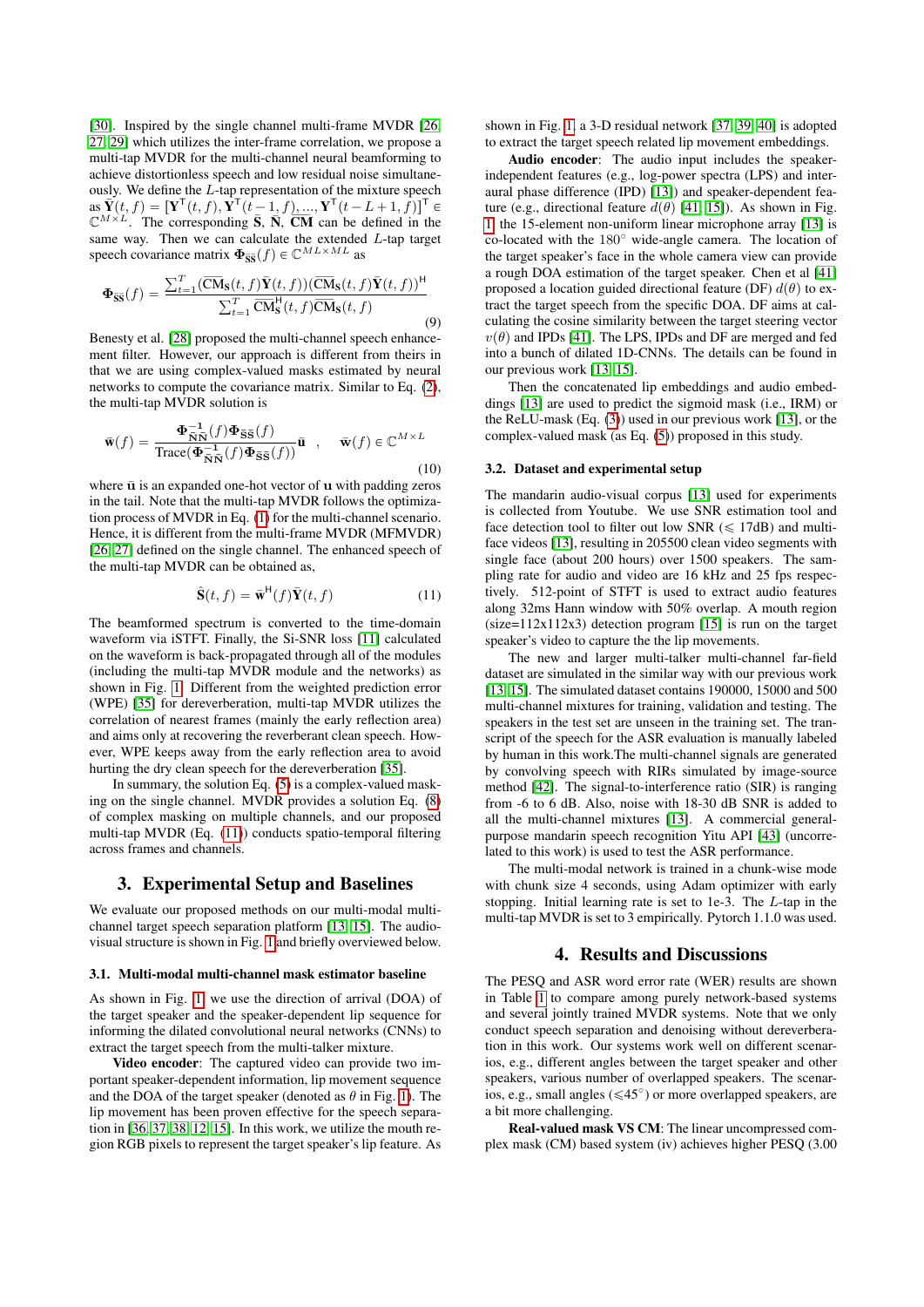<span id="page-3-1"></span>

| Systems/Metrics                          | $PESQ \in [-0.5, 4.5]$        |               |                   |                    |                          |       |       | <b>PESO</b> | WER $(\%)$ |
|------------------------------------------|-------------------------------|---------------|-------------------|--------------------|--------------------------|-------|-------|-------------|------------|
|                                          | Angle between target & others |               |                   |                    | # of overlapped speakers |       |       |             |            |
|                                          | $0-15^\circ$                  | $15-45^\circ$ | $45 - 90^{\circ}$ | $90 - 180^{\circ}$ | <b>SPK</b>               | 2 SPK | 3 SPK | Ave         | Ave        |
| Reverberant Clean (reference)            | 4.50                          | 4.50          | 4.50              | 4.50               | 4.50                     | 4.50  | 4.50  | 4.50        | 6.97%      |
| Mixture (interfering speech + noise)     | 1.88                          | 1.88          | 1.98              | 2.03               | 3.55                     | 2.02  | 1.77  | 2.16        | 51.30%     |
| ReLU mask (Audio only) on Channel 0 (i)  | 2.50                          | 2.68          | 2.88              | 2.86               | 3.88                     | 2.81  | 2.50  | 2.87        | 17.89%     |
| ReLU mask (Lip only) on Channel 0 (ii)   | 2.44                          | 2.52          | 2.74              | 2.68               | 3.86                     | 2.76  | 2.34  | 2.76        | 23.25%     |
| ReLU mask (Baseline) on Channel 0 (iii)  | 2.56                          | 2.74          | 2.93              | 2.89               | 3.88                     | 2.85  | 2.56  | 2.92        | 17.44%     |
| Complex mask $(CM)$ on Channel $0$ (iv)  | 2.64                          | 2.84          | 3.00              | 3.00               | 3.89                     | 2.94  | 2.66  | 3.00        | 16.90%     |
| Sigmoid mask MVDR joint train (JT) (v)   | 2.27                          | 2.59          | 2.82              | 2.73               | 3.67                     | 2.67  | 2.37  | 2.73        | 15.11%     |
| ReLU mask MVDR JT (vi)                   | 2.52                          | 2.74          | 2.94              | 2.85               | 3.68                     | 2.86  | 2.54  | 2.88        | 12.61%     |
| CM MVDR JT (vii)                         | 2.55                          | 2.77          | 2.97              | 2.89               | 3.73                     | 2.89  | 2.57  | 2.91        | 11.84%     |
| <b>Prop. CM multi-tap MVDR JT (viii)</b> | 2.70                          | 3.00          | 3.20              | 3.13               | 3.83                     | 3.10  | 2.76  | 3.10        | $9.96\%$   |

Table 1: *PESQ and WER results of some dilated CNN baselines and proposed jointly trained multi-tap MVDR system.*

vs 2.92) and lower WER (16.90% vs 17.44% ) compared to the ReLU mask baseline (iii). The difference between the ReLU mask and CM is also shown in Fig. [2.](#page-3-2) There are some spectral "black holes" distortion in the enhanced spectrogram of the ReLU mask baseline (iii). The problem is more severe in the sigmoid mask according to our observations. This type of nonlinear spectral distortion is harmful to speech recognition. However, the CM can reduce the distortion and recover the phase simultaneously. Better mask can also help to estimate more accurate covariance matrix in the MVDR beamformer.

<span id="page-3-2"></span>

Mix (2-speaker overlapped speech + noise) Reverberant Clean (Reference clean)

Figure 2: *Separated spectrogram [demos](https://yongxuustc.github.io/mtmvdr) of different systems.*

Mask-based MVDR: Although the CM-based network (iv) can reduce the distortion and achieve 3.00 PESQ on average, the ASR performance of 16.9% WER does not match the gain in PESQ. This phenomenon is widely observed in purely neural network based speech enhancement front-ends [\[7\]](#page-4-6) because the non-linear distortion in the enhanced speech is not ASR friendly. Even for the commercial general-purpose ASR engine, non-distortion is more important than no residual noise, considering that the ASR engine is already robust to the mild level noise (but may not robust to the non-linear distortion). With the distortionless constraint in the MVDR, the beamformed speech can achieve much lower WER. For example, the jointly trained CM-based MVDR (vii) can reduce the WER from 16.9% to 11.84% when compared to the CM-based network w/o MVDR (iv). CM is superior to other real-valued masks (ReLU mask or sigmoid mask) in estimating the target speech and noise covariance matrix. Nonetheless, MVDR beamformer obtains this distortionless advantage by sacrificing the strength of residual noise reduction [\[30\]](#page-4-29), e.g., the jointly trained CM-based MVDR (vii) only achieves 2.91 PESQ on average and is lower than purely network-based system (iv) with 3.00 PESQ.

CM-based multi-tap MVDR: The proposed jointly trained complex mask based multi-tap MVDR (viii) can get the best average PESQ, i.e., 3.10 and lowest WER, i.e., 9.96%, surpassing the best purely network-based system (iv). Compared to the common MVDR (vii), the multi-tap MVDR (viii) can achieve about 0.2 PESQ improvement on the 2/3-speaker cases since the multi-tap MVDR can utilize the inter-frame correlation and reduce the uncorrelated noise. The difference is also shown in Fig. [2](#page-3-2) where the proposed multi-tap MVDR can reduce more residual noise while ensuring the distortionless constraint. More demos (including real-world testing demos) can be found at our website: [https://yongxuustc.github.io/mtmvdr.](https://yongxuustc.github.io/mtmvdr)

Directional feature VS lip feature: As introduced in Sec. [3.1,](#page-2-2) two speaker dependent features are used in this work, namely lip features and the DF  $(d(\theta))$ . Although multi-modality evaluation is not the focus of this work, we compare the audio only (using  $d(\theta)$  w/o lip) and the lip only (using lip w/o  $d(\theta)$ ) setup for the ablation study. The audio only system (i) is better than the lip only system (ii) (WER  $17.89\%$  vs  $23.25\%$ ). It indicates that the DF  $(d(\theta))$  is more distinct than lip feature. But when the two modalities are concatenated together to form the system (iii), slightly better performance can be achieved with WER 17.44%. More analysis about the multi-modality fusion can be found in our previous work [\[13,](#page-4-12) [15\]](#page-4-14).

## 5. Conclusions and Future Work

<span id="page-3-0"></span>In this work, we proposed the multi-tap MVDR with complexvalued masks (CMs). We demonstrated that CM can achieve less distortion and better ASR performance for the purely neural network based systems, and can better estimate the covariance matrix in the mask-based beamformer, than the real-valued masks. With the proposed CM based multi-tap MVDR, we obtain both the best ASR performance and PESQ among all systems. Compared to the purely neural network baseline using ReLU-mask, multi-tap MVDR can significantly reduce the WER from 17.44 % to 9.96% and improve the PESQ from 2.92 to 3.10 on average. We want to emphasize that the results achieved with multi-tap MVDR indicates that using filterbased instead of mask-based models for speech separation is promising. We will further extend the spatio-temporal filtering to spatio-temporal-frequency filtering and conduct separation and dereverberation in an integrated framework.